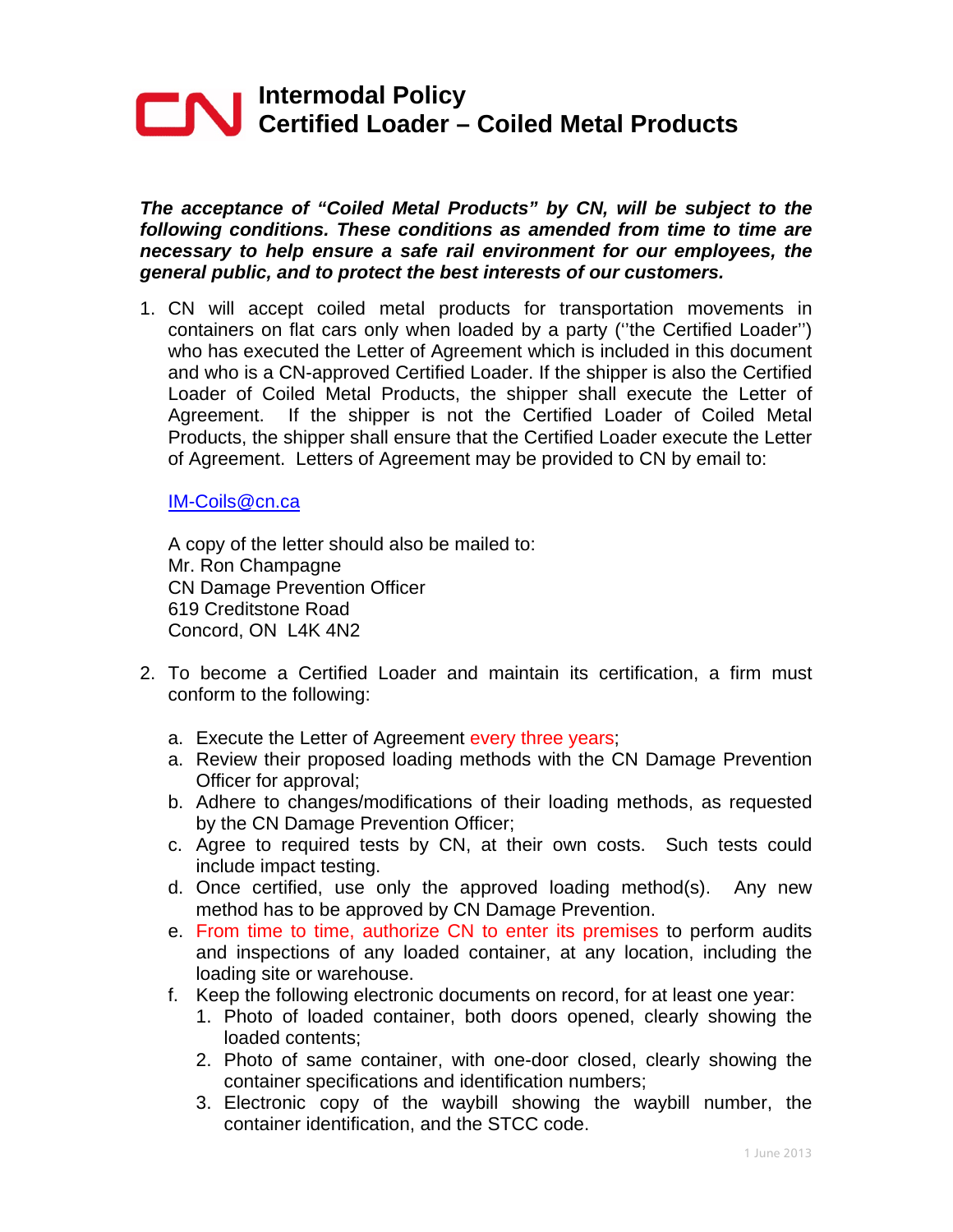- 3. The certification is not transferable and cannot be assigned.
- 4. The shipper shall ensure that the transportation movement takes place between points on CN only and does not include other interline or switching carriers.
- 5. The Certified Loader is responsible for:
- (1) Securing the load within the Intermodal unit, such that it will prevent coils from shifting during the stresses of rail/road transportation or when being lifted to/from railcars by Intermodal lift equipment.
- (2) Ensuring Coiled Metal Products must not be loaded in Intermodal units that are more than seven (7) years old determined on the basis of the date of shipment and the date of the construction of the intermodal unit.
- (3) Ensuring maximum gross weight will not exceed 85% of the rated capacity of the Intermodal unit. Maximum individual coil weight will not exceed 12,500 lbs per coil – including bracing and support material unless loaded on an LRP or Holland Sled (see item 13 for coils exceeding 12,500 lbs).
- (4) Ensuring that multi-packs of coils in individual stacks are unitized in such a manner as to maintain vertical alignment. In addition, these multi-packs must be properly secured to a skid or pallet in such a manner as to ensure they do not slide or change position on the skid or pallet during transportation. Maximum allowable weight in any single spot location must not exceed 12,500 lbs.
- (5) Ensuring that Coiled Metal Products are shipped on skids and/or pallets designed to distribute weight over a larger floor contact area than the actual coil loaded upon such skid/pallet. The skid and/or pallet must be of sufficient dimension as to limit the load to 312 lbs per square foot of bearing surface. The skid/pallet length/width must be equal or greater to the diameter of the coils. The construction of the pallet or skid must be able to support the weight of coil without failure.
- (6) Ensuring that when loaded on the vehicle floor **without use of an LRP/Sled**, Coiled Metal Products must be loaded in a vertical orientation (i.e. "eye-to the sky") as long as they are in compliance with item No. (5) (above). Coils loaded on their sides must be placed on weight distributing runners or skids which keep the apex of the coil from directly contacting the container floor. In this case, the CN Damage Prevention Team has to approve the method(s) of loading and photos of the approved methods have to be kept on file by the Loader.
- (7) Ensuring that AAR or CN-approved blocking and bracing methods will be considered the minimum for securement of Coiled Metal Products. In addition, the weight of the Coiled Metal Product is evenly distributed over the floor, sills, and cross-members.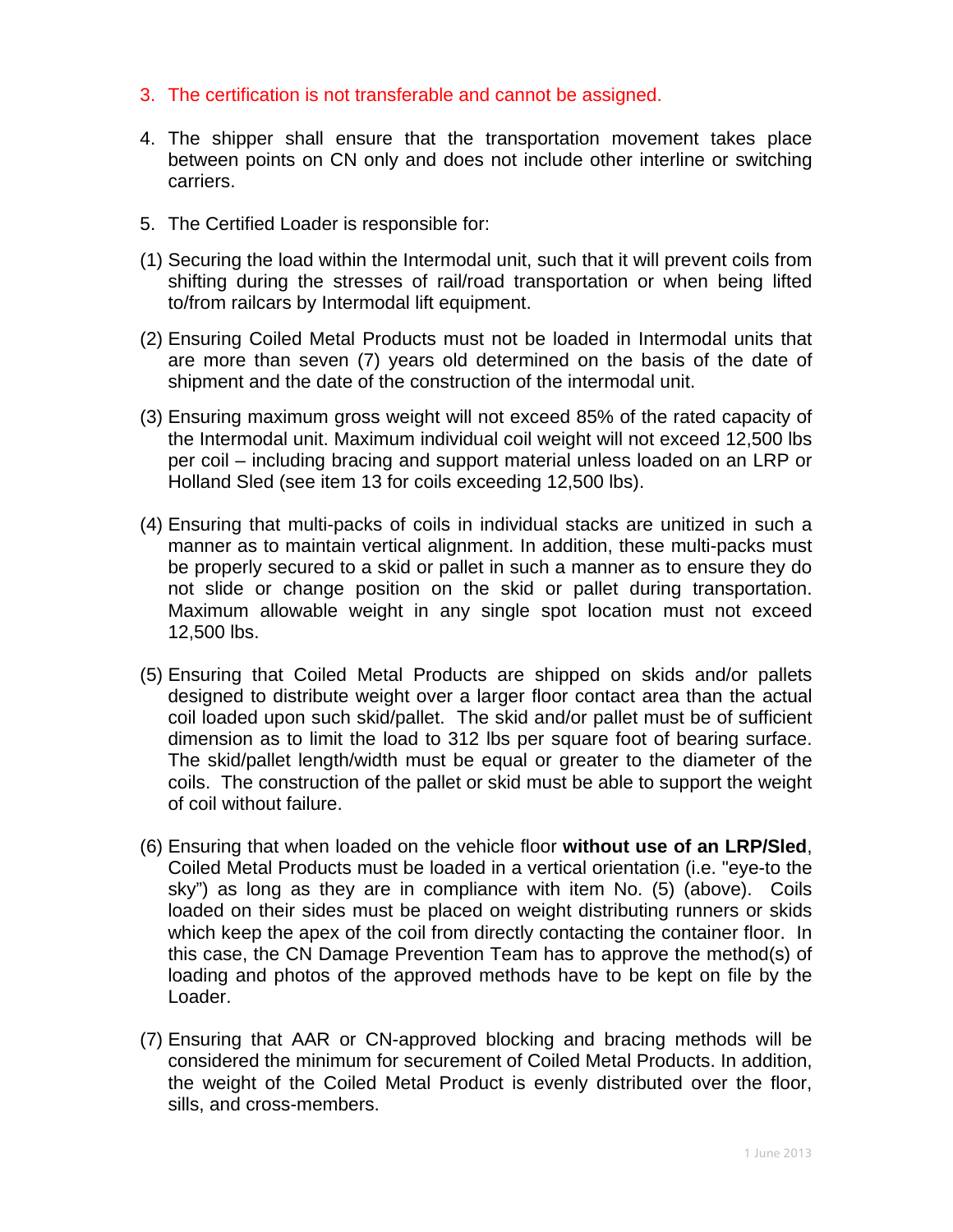- (8) Ensuring that it signs the CN Intermodal Coiled Metal Products Letter of Agreement prior to the first shipment. By signing the Letter of Agreement, the Certified Loader assumes responsibility for "ALL COSTS" associated with any incident resulting from non-compliance with the conditions noted above, and will hold CN and all of its affiliated companies harmless with respect to any claims or costs arising from any breach of these conditions.
- (9) Agreeing to provide to CN prior to tendering any load of Coiled Metal Products for shipment a current Certificate of Insurance, at its expense, evidencing insurance coverage in an amount of not less than \$5 Million securing Certified Loader's indemnity obligations set forth herein.
- (10) CN reserves the right to inspect any load in any location, at any time, including loading sites. CN Damage Prevention will apply a seal upon completion of the inspection, as long as the container is properly loaded and ready to be tendered to CN. This inspection process does not absolve the Certified Loader from any responsibility or liability in the event of failure resulting from non-compliance with this tariff, supplements thereto or reissue thereof.
- (11) Agreeing that all containers are subject to CN audit. If any non-compliant units are tendered to CN, the Certified Loader will be charged \$25,000, and unit will not be accepted for transportation on the railroad. Any failure to comply with the Coiled Metal Products Policy could lead to revocation of ability to ship on the CN network. This revocation will remain applicable until the Certified Loader demonstrates to CN's satisfaction that it has implemented this tariff, supplements thereto or reissue thereof and any additional specific measures identified by CN.
- (12) Ensuring compliance with this tariff, supplements thereto or reissue thereof available on CN's Web Site at *www.cn.ca*.

## **(13) Load and Roll Pallet (LRP), Holland Sled, Langh Coil Container (railroad), or similar AAR/CN-approved device**

Following are optional requirements allowing coils to be shipped. This is applicable **only** to products using a supplemental weight distribution system such as a **Load and Roll Pallet (LRP), Holland Sled, Langh Coil Container (railroad), or similar AAR/CN approved device** that evenly distributes weight over the entire floor of the container in which the coils are shipped:

- 1. Coils exceeding 12,500 pounds must be loaded on a Load and Roll Pallet, Sled, or similar type of weight distribution system that evenly distributes weight over the entire floor of the container. Coils exceeding 3,500 pounds, but less than 12,500 lbs, need to meet securement and weight distribution requirements as stated in this Policy.
- 2. Intermodal equipment used to ship this product must not be any older than 10 years.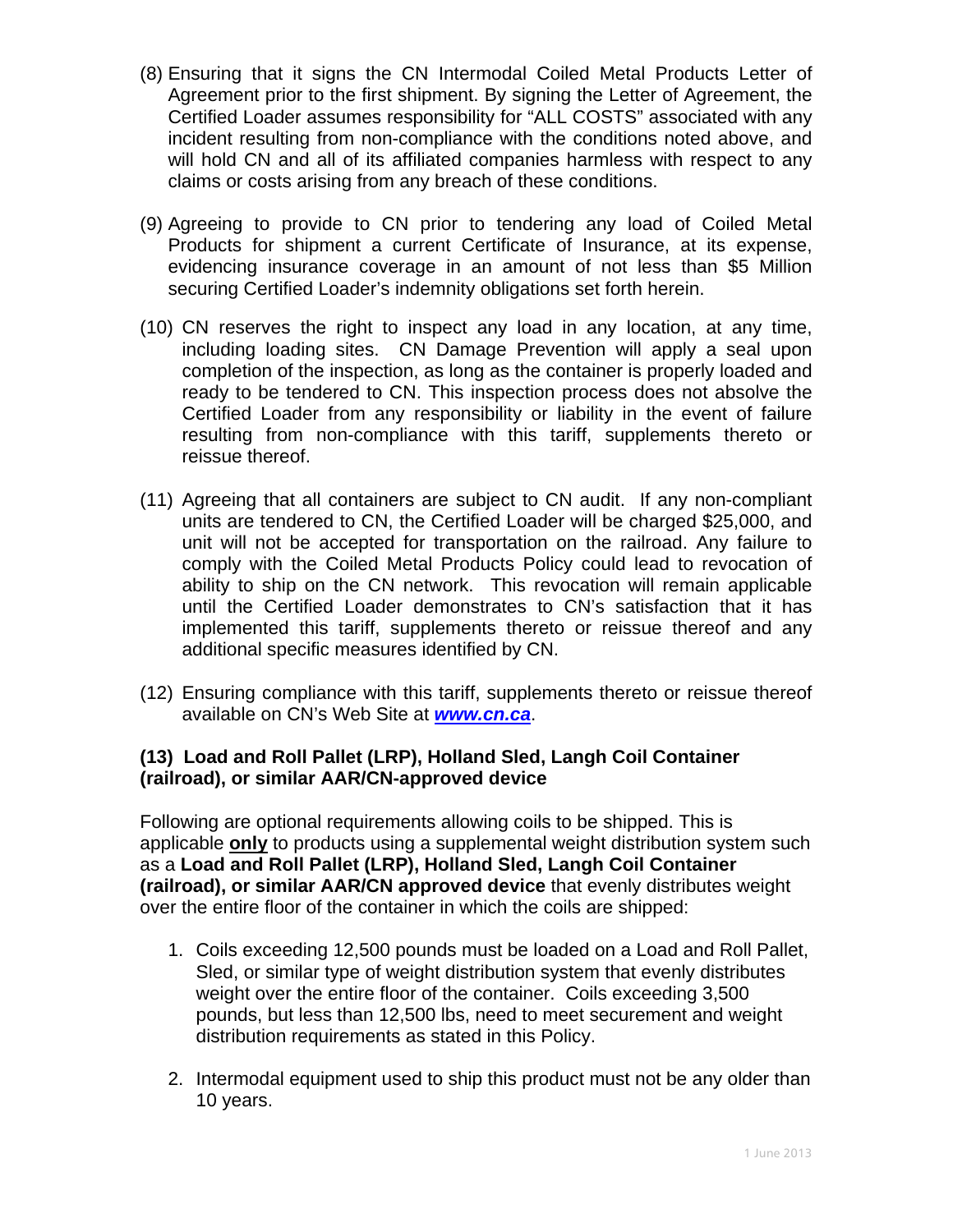- 3. Coils up to 24,500 pounds may be shipped when using this type of weight distribution device.
- 4. Coils may be loaded on their sides if Weight Distribution device is designed to accommodate such loading and the manufacturers' requirements for securement of those coils loaded as such are met.
- 5. All other terms of this tariff remain in effect. The Certified Loader is required to comply with all provisions of the Coiled Metal Products Letter of Agreement.
- 6. Gross weight of product and weight distribution device (i.e. LRP, Sled or Similar AAR/CN-approved Device) must not exceed the weight capacity of the container in which the product is shipped.
- 7. For Holland Sleds, LRP, or similar devices approved by the AAR/CN: Securement must be applied in such a manner as to use the doorpost slots for restricting movement. If device is so equipped with attachments this will suffice. If not so equipped, then Double laminated 2" x 4" x 18" hardwood must be placed in such a manner as to extend into the doorpost slots. Each application of blocking must use a minimum of  $9 - 12d (3 \frac{1}{4})$ Nails. A single double laminated 2" x 4" x 24" hardwood block must be placed at the center of the rear of the LRP/Sled/Load Distribution Device. This block must be nailed to the floor with  $10 - 12d (3  $\frac{1}{4}$ )$  nails. The combined use of the doorpost slots and 28 – 12d nails (applied as described above) will hold the lading in place. At the rear corner blocking a 2"x4" Piece of hardwood lumber 18" long must be nailed to the corner blocks with a minimum of 5 12d  $(3\frac{1}{4})$  long nails. These 2"x4" members must be placed vertically and inserted into the doorpost slots.
- 8. Use of the LRP or Holland Sled Weight Distribution Systems will allow coils to be loaded on their side as long as they are secured to the Weight Distribution device in accordance with AAR Standards.
- 9. Coils must be secured to the LRP/Sled/Weight Distribution Device, with a minimum of 3 tiedown devices. These tiedown devices must consist of either, 2" x 0.44" Steel Strap, 3/8" Steel Chains and binders, or AAR Approved Web Strapping.
- 10. In the event that the LRP/Holland Sled or Other Weight Distribution Device allows any lateral space in the container, it must be secured against lateral movement with minimum three applications of 2" x 4" x 18" Hardwood Lumber using seven - 12d Nails per application.
- 11. The Langh 20ft Cradle Container for Rail Carriage, with Locking Retainer Systems, can be used for shipping coils weighing up to 24,500 lbs per coil. Locking Retainer bars must secure both ends of any individual coil. Coils can only be shipped on their sides, eye to the doors of the Langh container. The maximum gross weight must not exceed 100% of the rated capacity of the Langh container.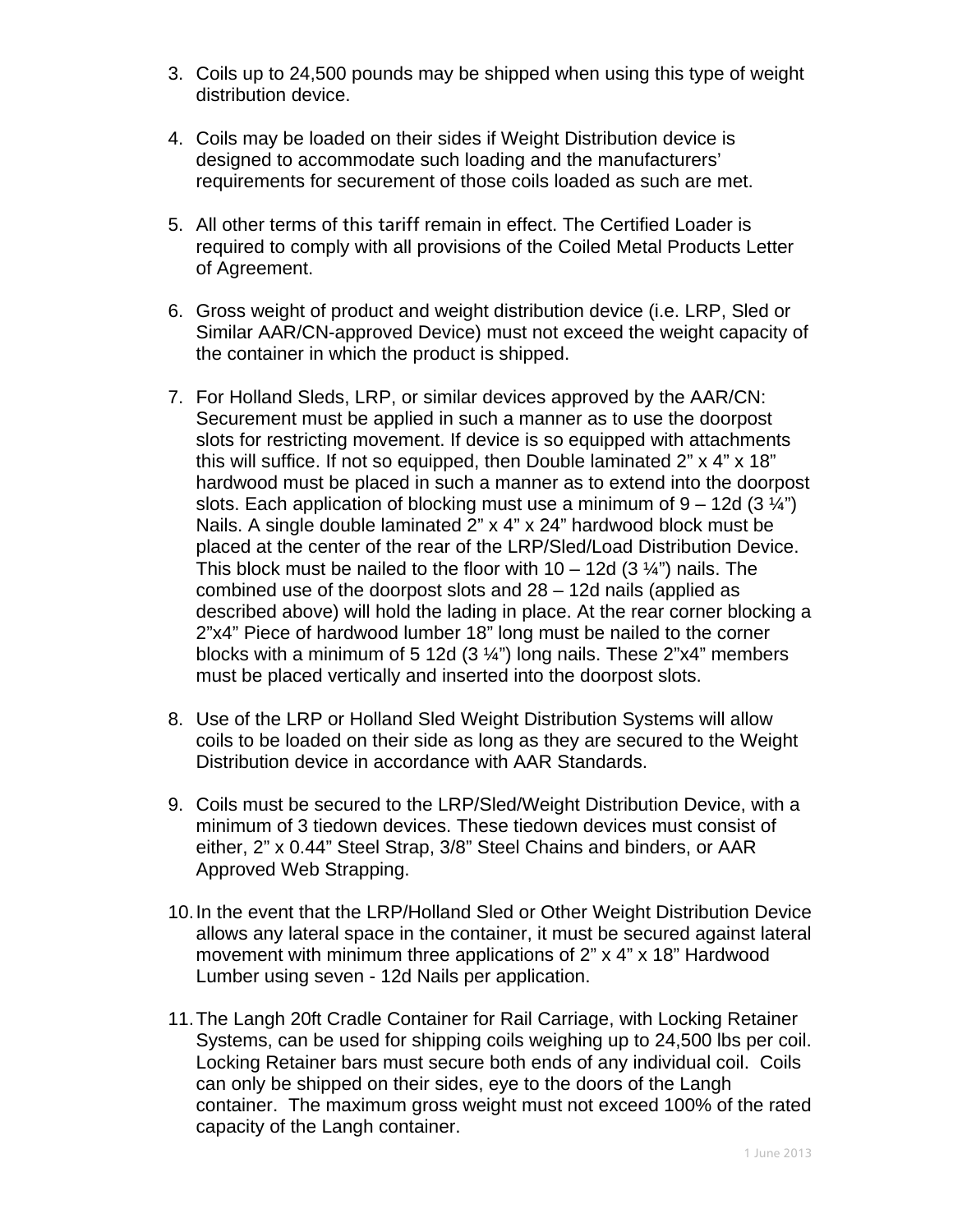### **Bill of Lading**

The Bill of lading shall identify the shipment as "COILED METAL PRODUCTS", along with proper Standard Transportation Commodity Code (STCC). CN will not accept shipments using "Freight All Kinds" (FAK) commodity code (STCC 46- 110-1- & 49-501-50) for product description. The bill of lading must be accompanied by, or include, the following certification:

*"The Intermodal unit is not more than seven (7) years old and has been loaded by \_\_\_\_\_\_\_\_\_\_\_\_, a Certified Loader in good standing, and who has executed and provided CN with a letter of Agreement consistent with CN Tariff 6800-E, supplements thereto and reissues thereof."* 

### **Exceptions:**

This Policy does not apply to:

- (a) Fiber optic cable, wire rope, electrical cable or similar commodities, as long as each individual unit does not exceed 14,000 lbs.
- (b) Coiled metal weighing less than 3,500 lbs.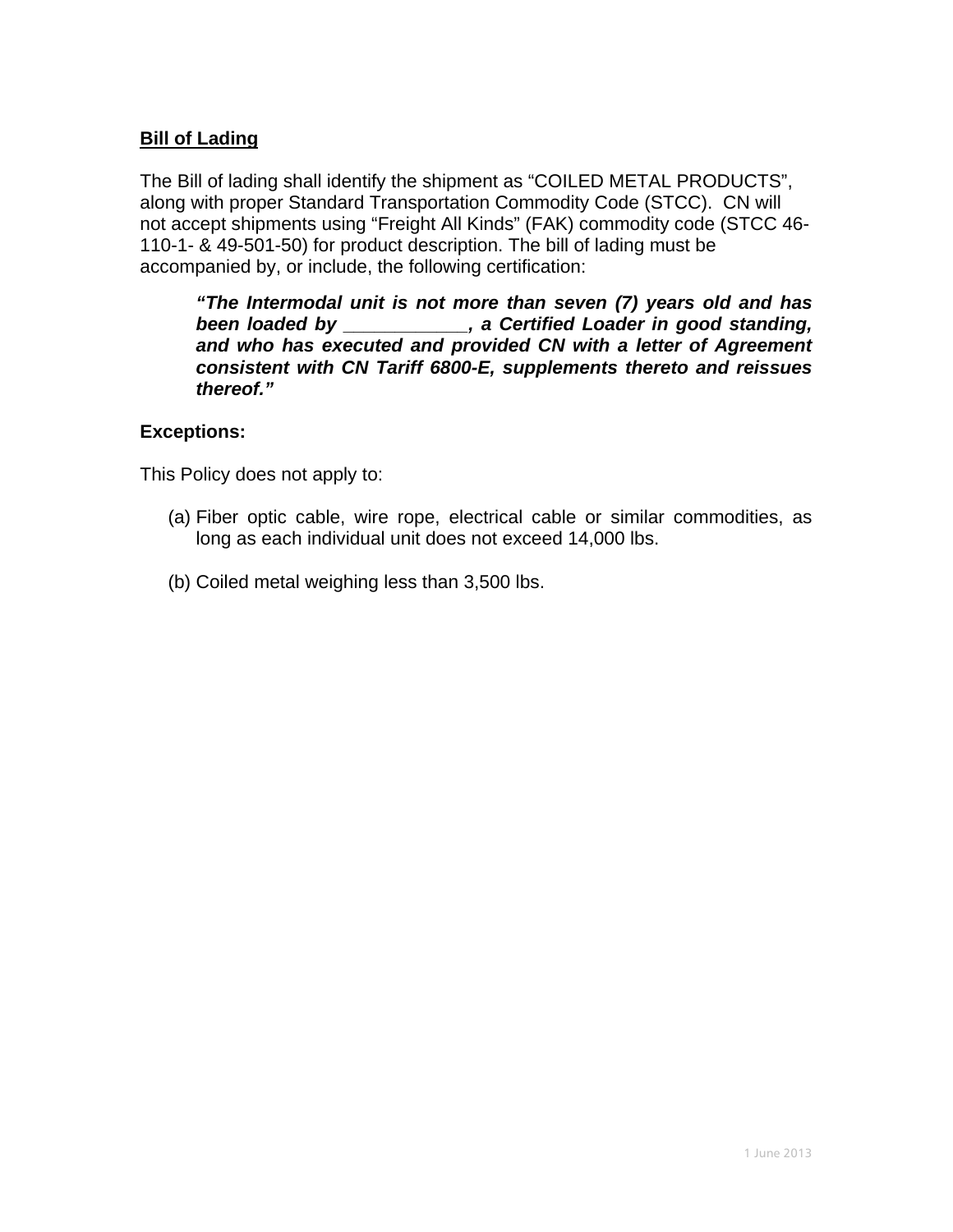# *Certified Loader of coiled Metal Products -*  **Letter of Agreement**

Effective\_\_\_\_\_\_\_\_\_\_\_\_\_\_\_\_, \_\_\_\_\_\_\_\_\_\_\_\_\_\_\_\_\_\_\_\_(''the Certified Loader'') agrees to comply with the following conditions for Intermodal domestic and international shipments of metal plates, sheets, rods and strips, in coils, ("Coiled Metal Products") shipped in trailers or containers on CN's railway. This agreement applies solely on CN lines and does not apply on shipments moving interline between other railroads or switching carriers. This Letter of Agreement is valid for a period of three (3) years from the above date, after which time a new certification will be required and a new Letter of Agreement will have to be executed.

1. The Certified Loader understands that the following procedures are being implemented to help ensure a safe rail environment for all CN employees, the general public, and shippers while protecting CN customers' best interests. No metal coils will be transported unless this Letter of Agreement has been signed by the Certified Loader and is on file at CN, indicating the shipper's awareness and acceptance of the requirements for shipping Coiled Metal Products in trailers or containers on CN.

2. The Certified Loader acknowledges having received and reviewed a copy of CN Tariff 6800-H, including Item 4000 respecting Intermodal Coiled Metal Products. When tendering Coiled Metal Products, the Certified Loader is fully responsible for ensuring compliance with CN Tariff 6800-E supplements thereto and reissues thereof, for using equipment in suitable condition to carry concentrated weights, and for properly distributing the weight of the load over the flooring, sills, and cross-members of the Intermodal unit.

3. CN will not accept Coiled Metal Products unless loaded in accordance with CN Tariff 6800-E supplements thereto and reissues thereof.

4. In no event will the Certified Loader exceed 85% of the intermodal unit manufacturer's cargo weight limitation, unless using an LRP, Holland Sled, or Langh cradle container (railroad).

5. CN will not accept Coiled Metal Products in a trailer/container that is more than seven (7) years old determined on the basis of the date of shipment and the date of construction the trailer/container.

6. If the Certified Loader provides the Bill of Lading, Coiled Metal Products must be designated by commodity description, "COILED METAL PRODUCTS", and proper Standard Transportation Commodity Code ("STCC") on the shipping instructions. The Certified Loader must not use a "Freight All Kinds", FAK STCC Commodity Description. If container contains multiple commodities, in addition to Coiled Metal Products, a Coiled Metal Product STCC must be used.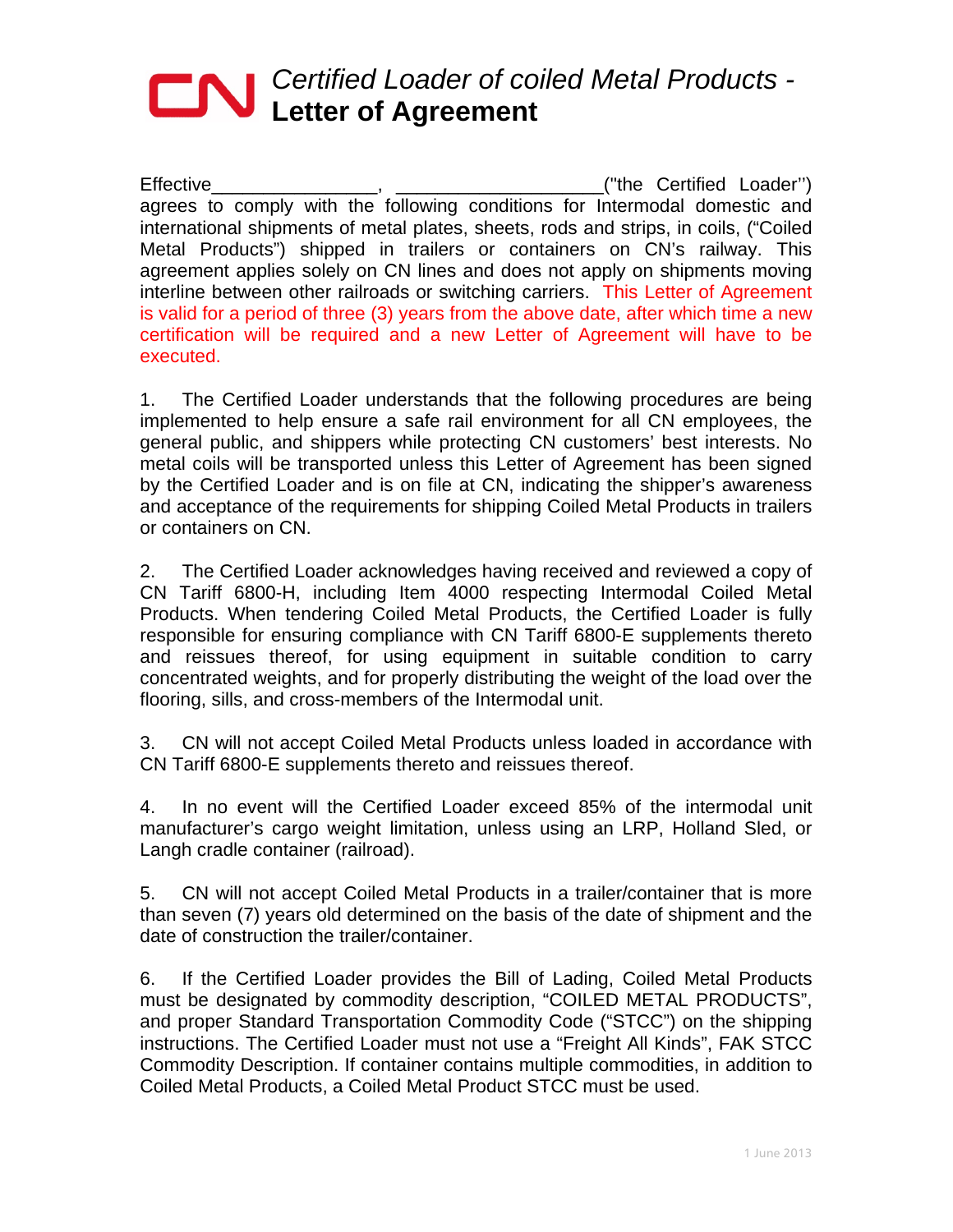7. If the Certified Loader provides the Bill of Lading, the Certified Loader shall provide a printed and signed bill of lading accompanied by or including the following certification:

**"The Intermodal unit is not more than seven (7) years old; has been inspected; is structurally sound; is in proper condition for transport of coiled metal product; and is blocked and braced to AAR and CNapproved standards for safe rail transport & handling at Intermodal terminals."**

8. The Certified Loader also agrees to load the shipment in compliance with AAR and/or CN loading regulations including weight distribution, blocking and bracing. Certified Loader agrees to properly block and brace shipments to prevent any occurrence of longitudinal or lateral movement during the entire transport cycle when using this method. Certified Loader agrees that Coiled Metal Products will not exceed an imposed weight restriction of 12,500 lbs per coil including bracing and support material. If the Certified Loader uses a LRP, a Holland Sled, Langh cradle container (railroad), or a similar device approved by the AAR/CN, the weight restriction will be 24,500 lbs per coil. Gross weight of product and weight distribution device (i.e. LRP, Sled or Similar AAR/CNapproved Device) must not exceed the weight capacity of the container in which the product is shipped.

9. Acceptance for transportation of an Intermodal unit of Coiled Metal Products that is not in compliance with this letter of agreement or CN Tariff 6800-E supplements thereto and reissues thereof shall not release the Certified Loader from its obligations.

10. The Certified Loader agrees to indemnify, defend and hold CN harmless from any and all claims, liabilities, fines, penalties, costs, losses, liens, causes of action, suits, demands, judgements, expenses, and damages (including, without limitation, court costs and attorneys' fees) resulting, in whole or in part, from:

- a. the improper blocking and bracing or loading of Coiled Metal Products;
- b. the use of a container or trailer that is for any reason unsuitable for the movement of Coiled Metal Products; or
- c. the failure of the floor, walls, or doors in the trailer or container.
- 11. Insurance:
	- a. The Certified Loader will procure and maintain throughout the term of this Agreement, commercial general liability insurance including bodily injury, death, property damage, cross liability and Environmental Impairment Coverage on a Sudden and Accidental coverage basis, with liability coverage in an amount of not less than \$5,000,000 per occurrence. It is understood that the employees of the Certified Loader shall not be considered employees of CN and its affiliated companies. The insurance coverage shall have CN and its affiliated companies as additional insured.
	- b. Upon the written request of CN, the Certified Loader shall provide to CN evidence of such insurance having been obtained and maintained in the